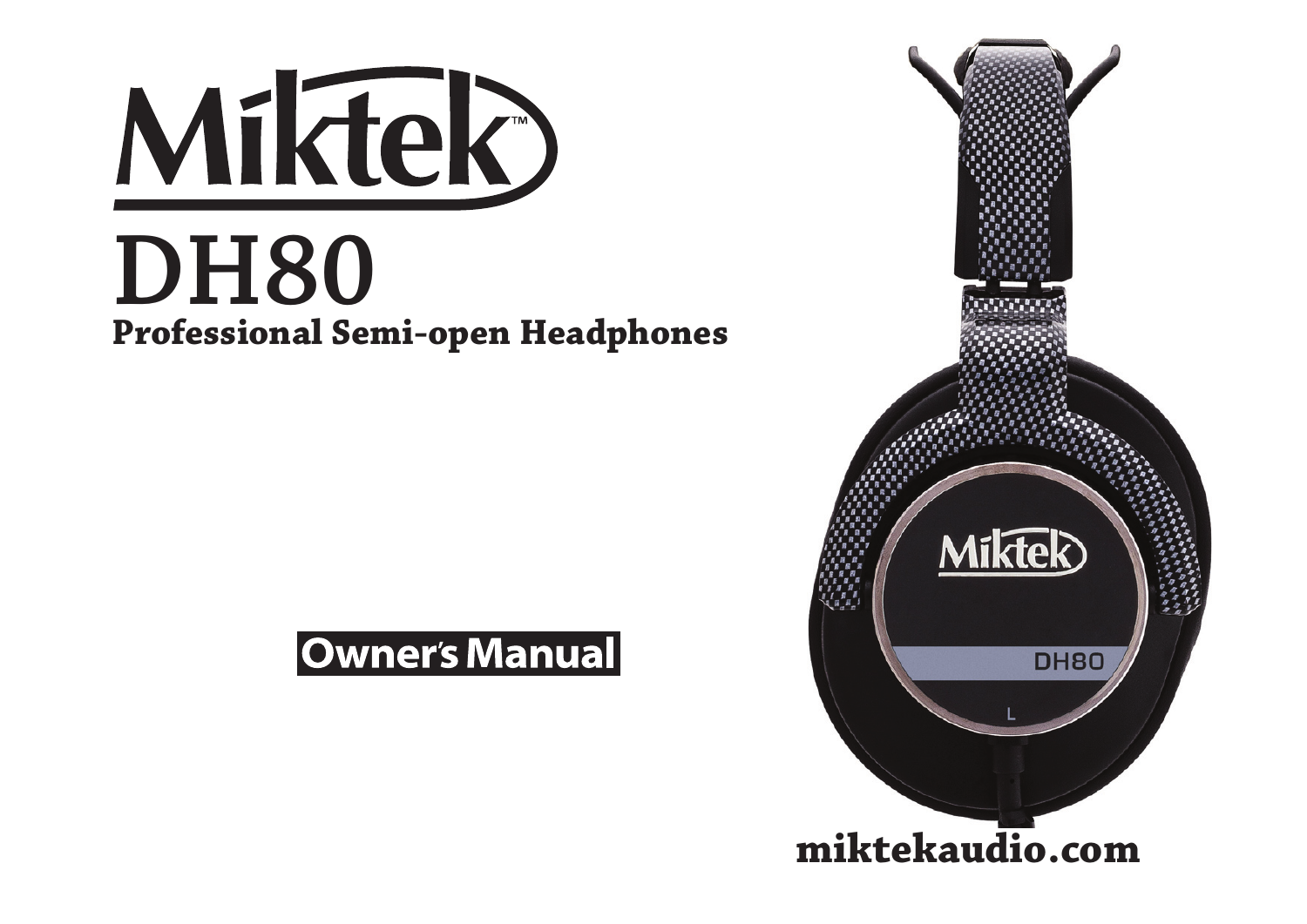Miktek, LLC 348B Valeria St Nashville TN 37210 USA 615 250 2434 615 346 9298 www.miktekaudio.com

Copyright 2016 Miktek LLC All rights reserved v1.0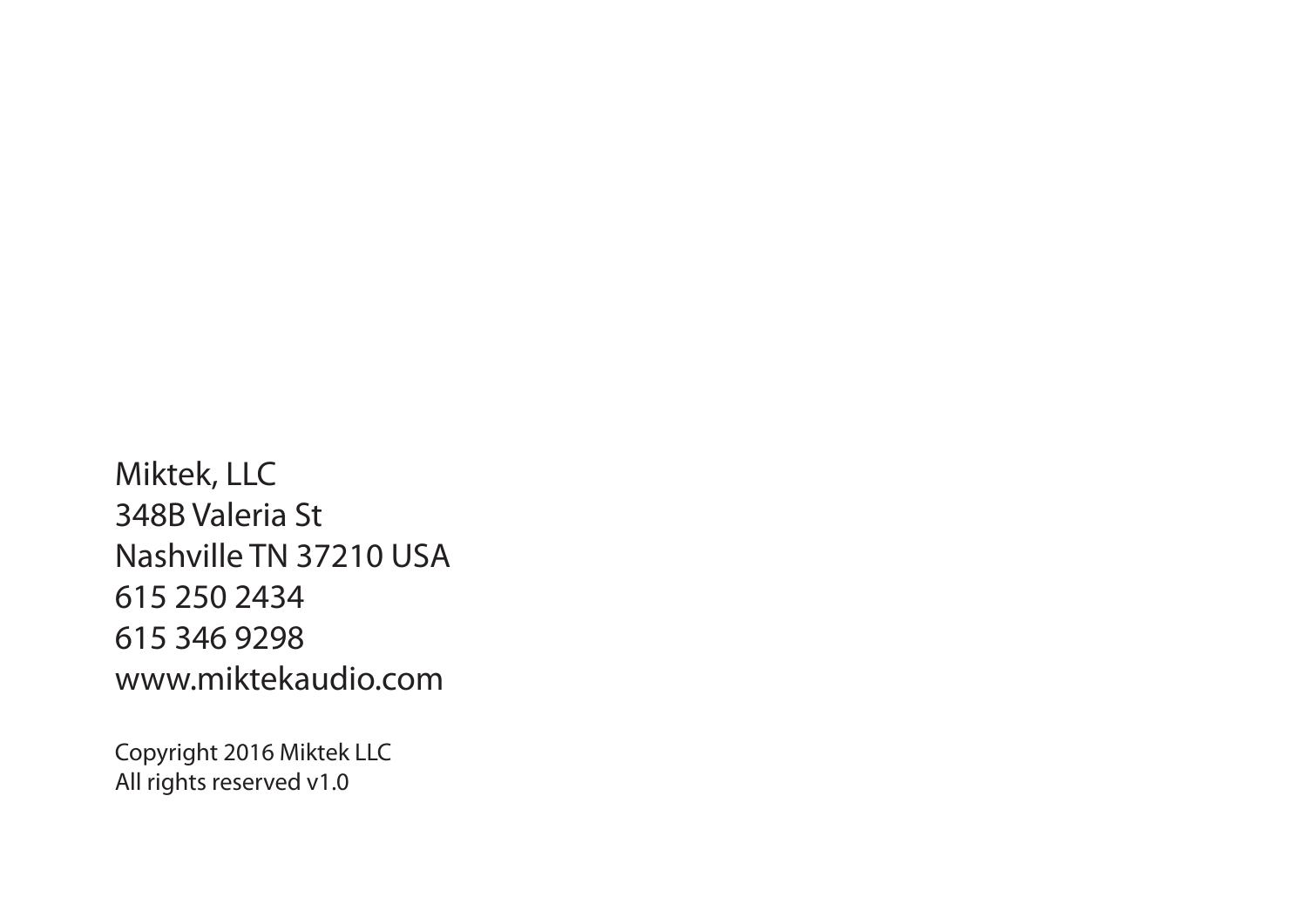**WARNING!** This product is capable of causing permanent damage to your hearing if used at excessive volumes!

To protect your hearing, the Miktek DH80 should always be used at as low of a volume as possible. We recommend that you strictly follow the guidelines established by the U.S. Occupational Safety Health Administration (OSHA) regarding maximum time exposure at various sound pressure levels:

- Don't use this product for more than 8 hours at 90 dB SPL
- Don't use this product for more than 4 hours at 95 dB SPL
- Don't use this product for more than 2 hours at 100 dB SPL
- Don't use this product for more than 1 hour at 105 dB SPL
- Don't use this product for more than 1/2 hour at 110 dB SPL
- Don't use this product for more than 15 minutes at 115 dB SPL
- Don't operate at listening levels of greater than 120 dB SPL

### **IMPORTANT NOTE!**

Pay close attention to what your ears may be telling you. Ringing is a sign that gain levels are set too high and damage could result. We recommend that you consult with a qualified audiologist if you exhibit ringing or any other symptoms.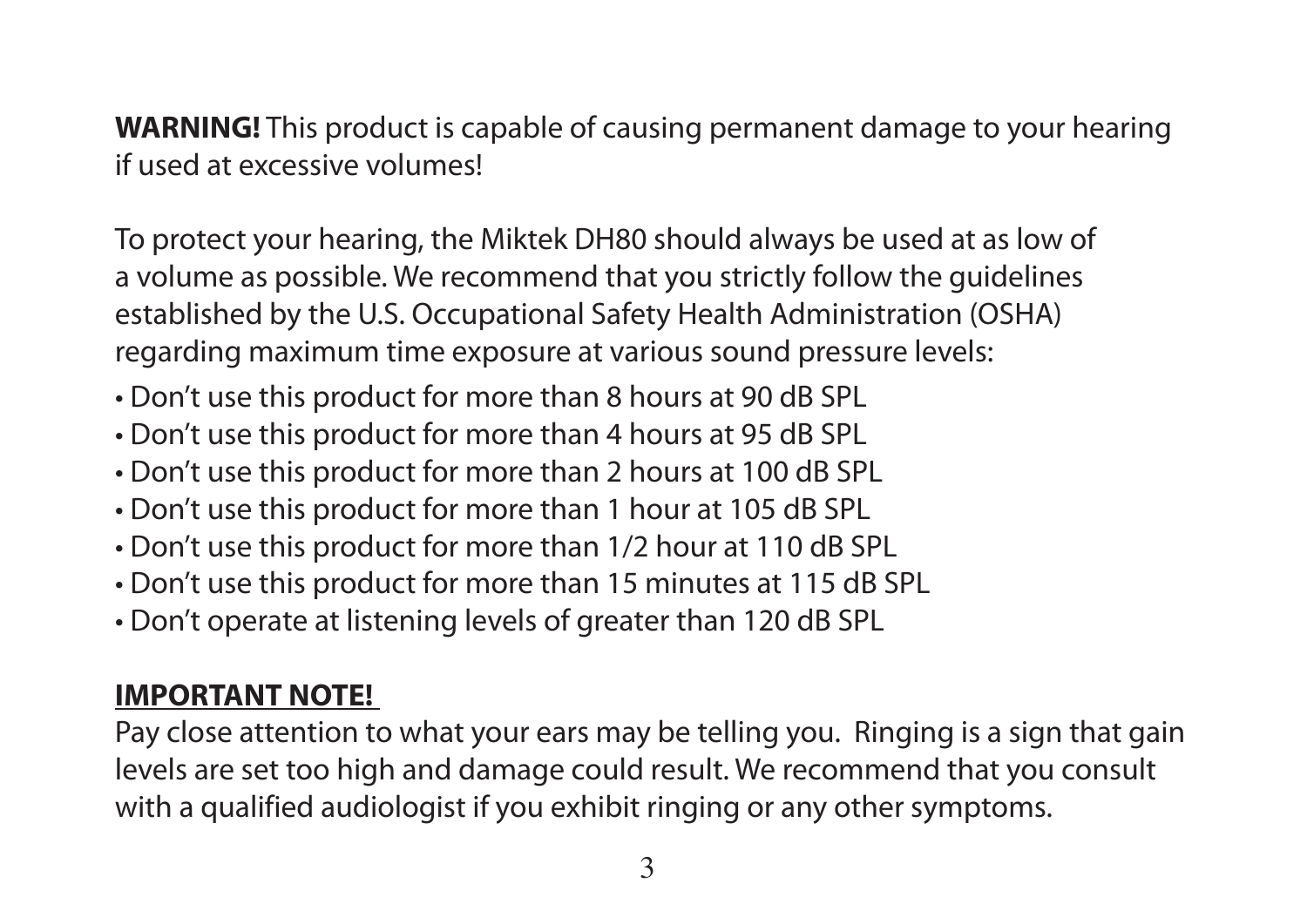# **DH80 Introduction**

Thank you for purchasing the DH80 dynamic headphones from Miktek! Whether you are enjoying music on your smartphone/MP3 player or you are monitoring an important mix in the studio, the DH80 will provide a truly accurate and extremely pleasant listening experience. The Miktek DH80 is a semi-open circumaural dynamic headphone which will impress the most critical listeners. The DH80 has been designed using the latest driver technology, employing custom designed 40mm neodymium transducers. Special attention has been given to the acoustical porting in order to provide accurate stereo imaging and expanded sonic depth. The result is an extremely linear frequency response from bottom to top, with a bass response that is warm and tight, a midrange that is pleasant and true, along with a high frequency response that is sweet and smooth. In addition to the remarkable sound reproduction, the DH80 features an ultra lightweight design with an auto-adjusting headband. The DH80 is so comfortable, you can actually forget you're wearing headphones! For convenience and added reliability the DH80 features a removable cable. Both one meter and three meter cables plus .25mm to .35mm adapter are included for use with smartphones on the go, or for your stereo set at home. plus .25mm to .35mm adapter are included for use with smartphones on the go, or for your stereo set at home. The DH80 is stunningly beautiful with a stylish finish normally reserved for exotic race cars, featuring high-tech carbon fiber pattern against black on black with chrome appointments. Their quality build construction ensures an enhanced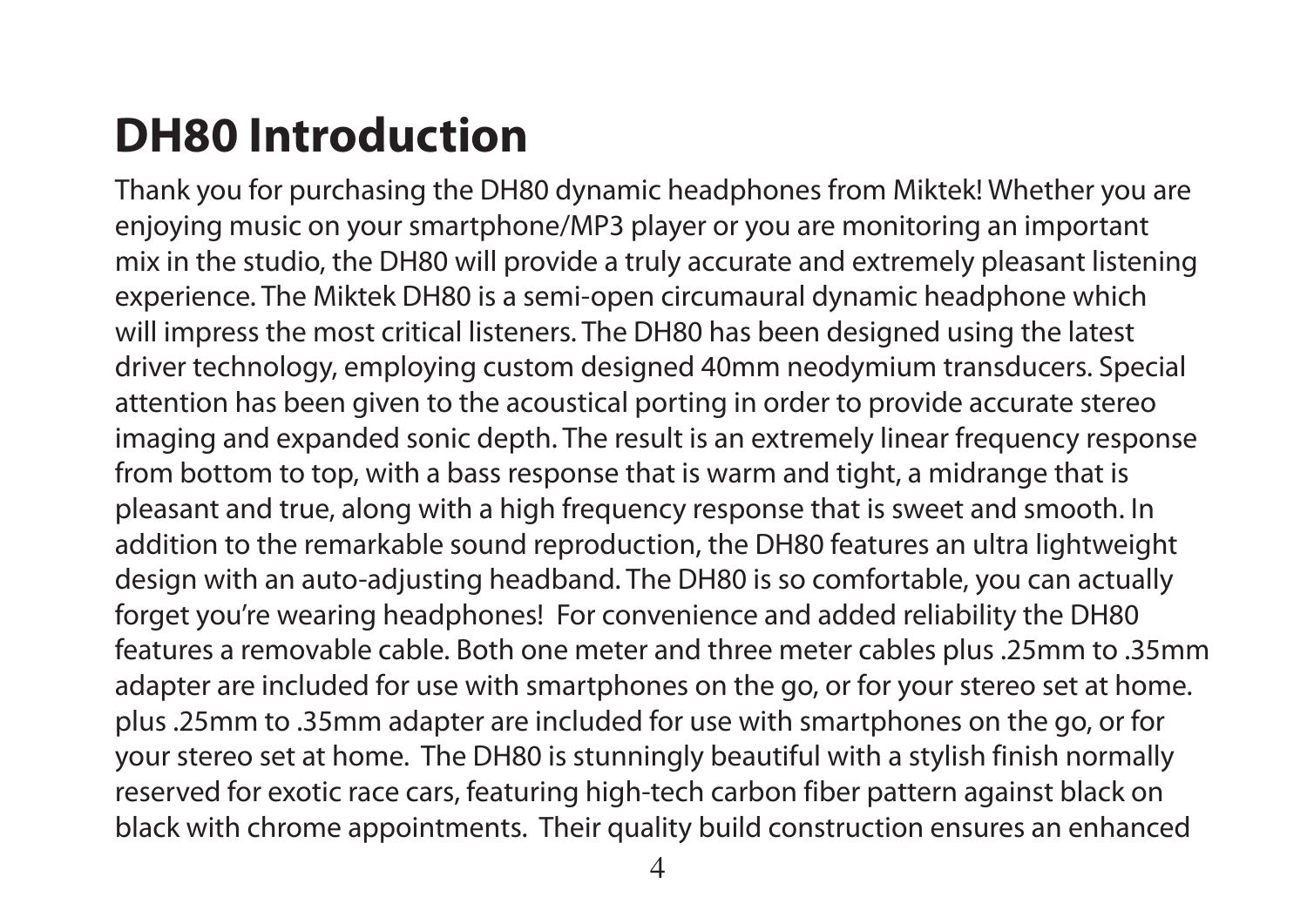# **DH80 Introduction**

and reliable listening experience day in and day out. The headphone is an incredible value, visually appealing and professional in every aspect. The DH80 headphone by Miktek provides accurate reference monitoring to help expand your mixing and musical creativity and enhance any listening experience.

In these pages, you'll find a detailed description and specifications of the DH80 headphones, as well as step-by-step instructions for its setup and use, and full specifications. Please don't forget to register your warranty online at miktekaudio. com so that you can receive online technical support and so we can send you updated information about these and other Miktek products in the future. Also, be sure to check out our website for complete information about our full product line. With proper care your DH80's will operate trouble free for many years.

Should your unit ever require servicing, a Return Authorization number (RA) must be obtained before shipping your unit to Miktek. Without the proper RA number, the unit will not be accepted. Please call Miktek at 1 615 250 2434 for a Return Authorization number prior to shipping your unit. Please retain the original packing materials and if possible, return the unit in the original carton and packing materials. If you purchased your Miktek product outside the United States, please contact your local distributor for warranty information and service.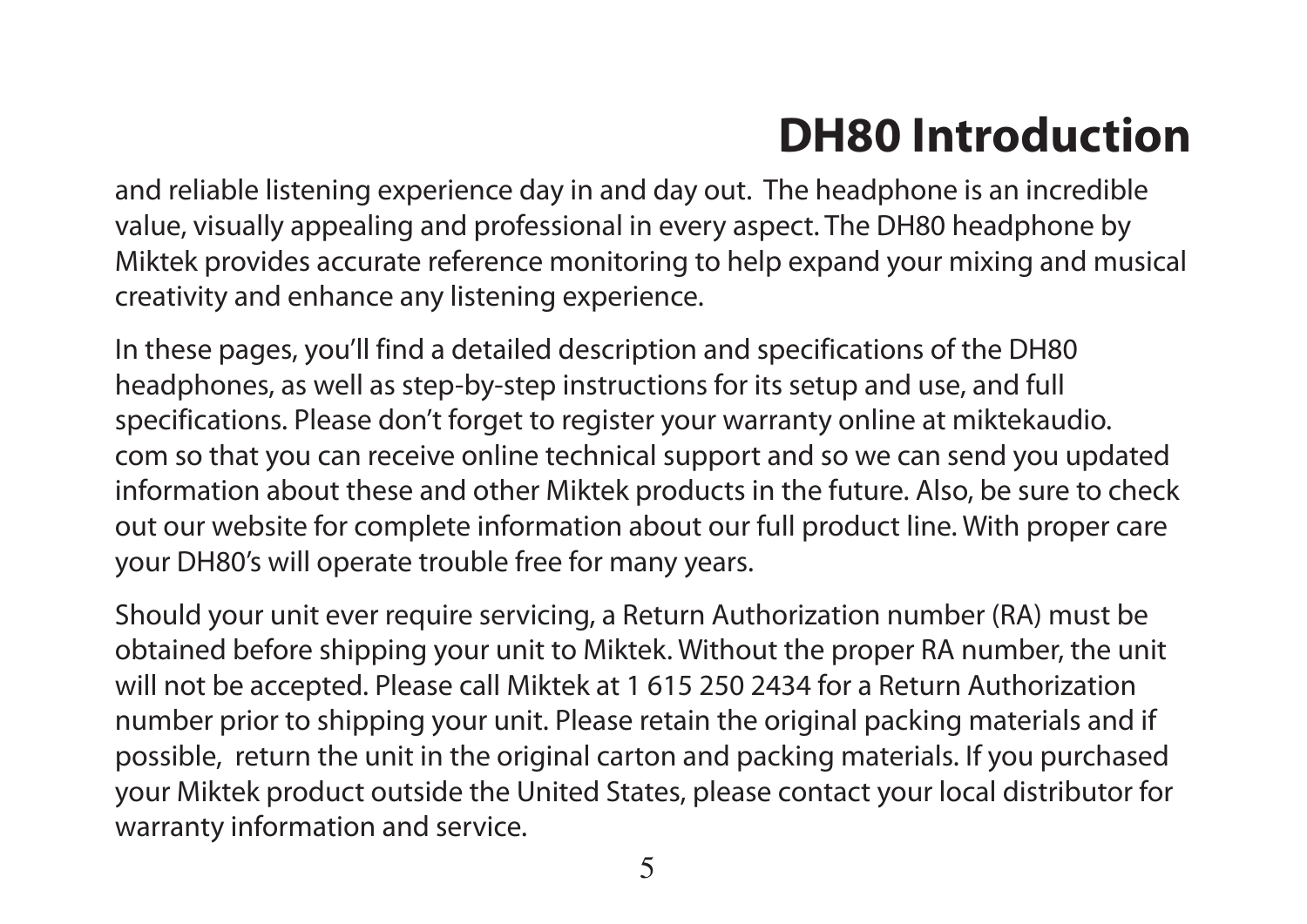### **DH80 Features**



#### **Features**

- Professional studio monitoring headphones
- Semi-open design for enhanced ambient listening environment
- 40 mm drivers for exceptional reproduction and wide dynamic range
- Auto-adjusting headband for a secure, comfortable fit
- .25mm to .35mm gold plated adapter included plus both1 and 3 meter cables included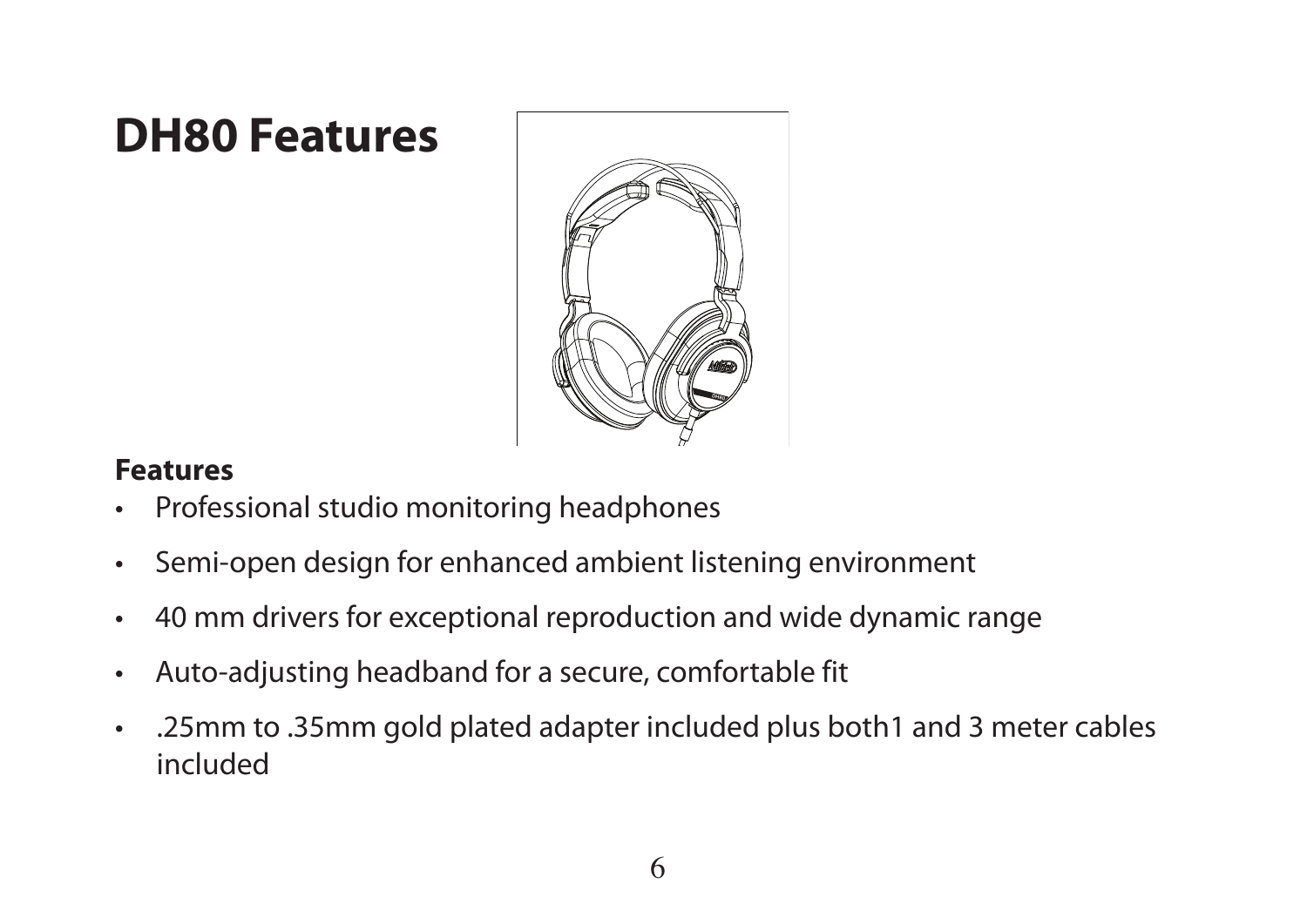## **Using the DH80**

#### **Using the DH80**

- 1. Before you connect to your sound source, be sure to turn the volume down on your playback device.
- 2. Connect one of the supplied cables to the earphone plug.
- 3. Connect the other end of the supplied cables to the earphone plug.
- 4. Use the provided cable clip to help lock the cable in place.
- 5. Place the headset on your head and cover your ears with the ear-cups.
- 6. Slowly turn up the level on your playback device until you reach a comfortable listening level.
- 7. Enjoy your music!